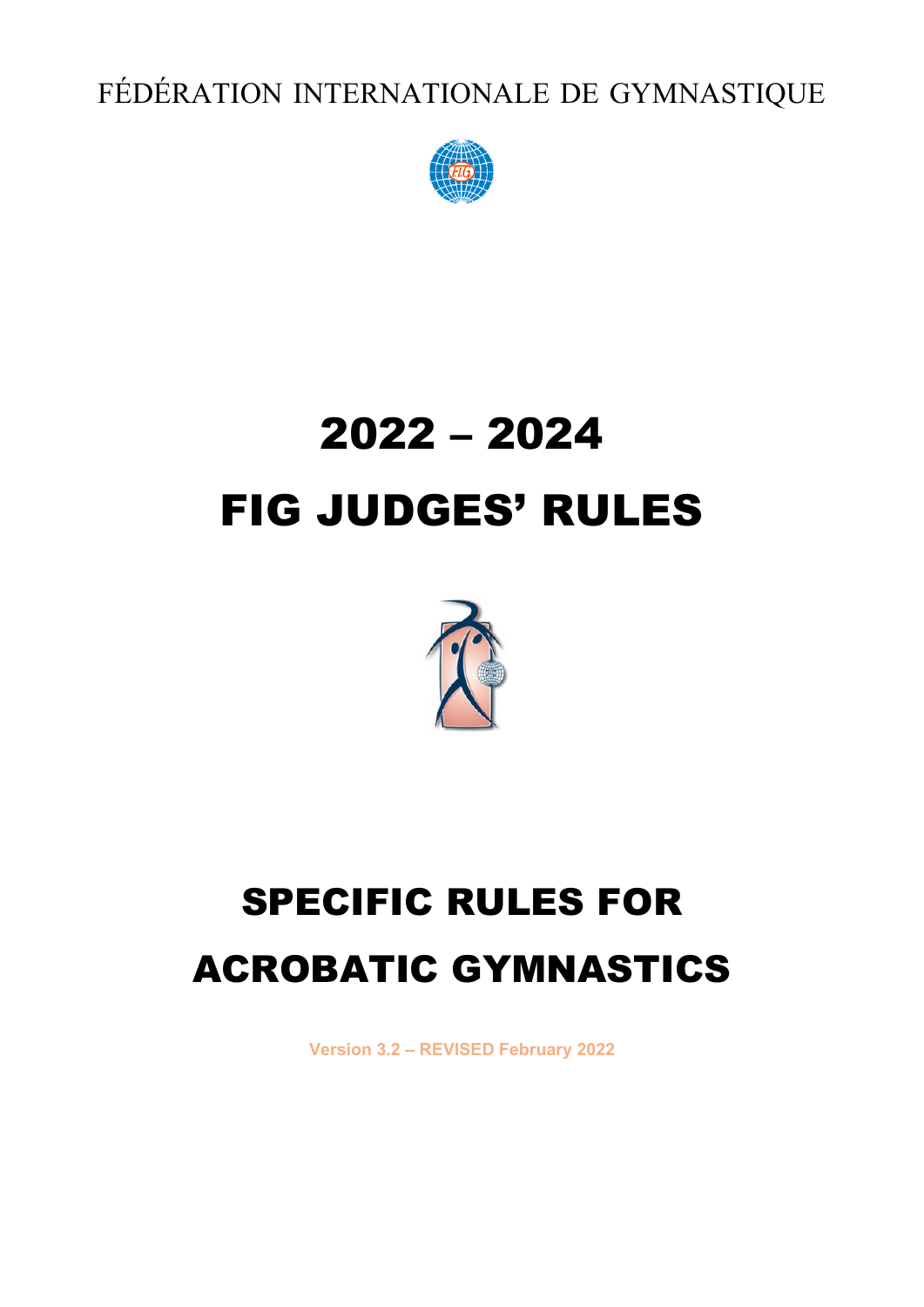The FIG has approved the 2022-2024 FIG General Judges' Rules which are applicable to all competitive disciplines. The specific rules and clarifications listed below apply only to this discipline and are in compliance with the General Judges' Rules.

## **ARTICLE 1 ONLINE JUDGES' TESTS**

The Online Tests will include a practical test on:

- Difficulty
- Execution
- Artistry

## **ARTICLE 2 ONLINE TEST**

#### **2.1 Difficulty**

#### **Part 1: DJ work before competition** (with the use of the T.O.D.)

Check 5 TSH (5 x10 points = 50 POINTS) *drawn out of 3 packs of 4-5 available* 

*Candidates have to check the Tariff Sheets for:*

- Difficulty values of the elements,
- Coordinates of the elements,
- Restrictions/SR
- Total Difficulty value

The time is maximum 15 Min/ Tariff Sheet (or as determined by the TC)**.**

#### **Part 2: DJ work during competition**

10 Exercises Difficulty (10 x10 points = **100** POINTS) *drawn out of 30 (WITH VIDEO)*

*90 seconds before THE START of each video to consult the Tariff Sheet*

*Candidates have to check the Tariff Sheets against the video.* 

*The correct penalties should be applied.*

*Candidates will lose 1 point:*

- *for the incorrect total DV*
- *for each missing penalty:*

*(SR, TF, Number of elements, etc.)*

*up to a maximum of 4 points per exercise.*

*Maximum time for evaluation of D jury exercises is 2 minutes per exercise (or as determined by the TC).*

Total Difficulty exam: **150** points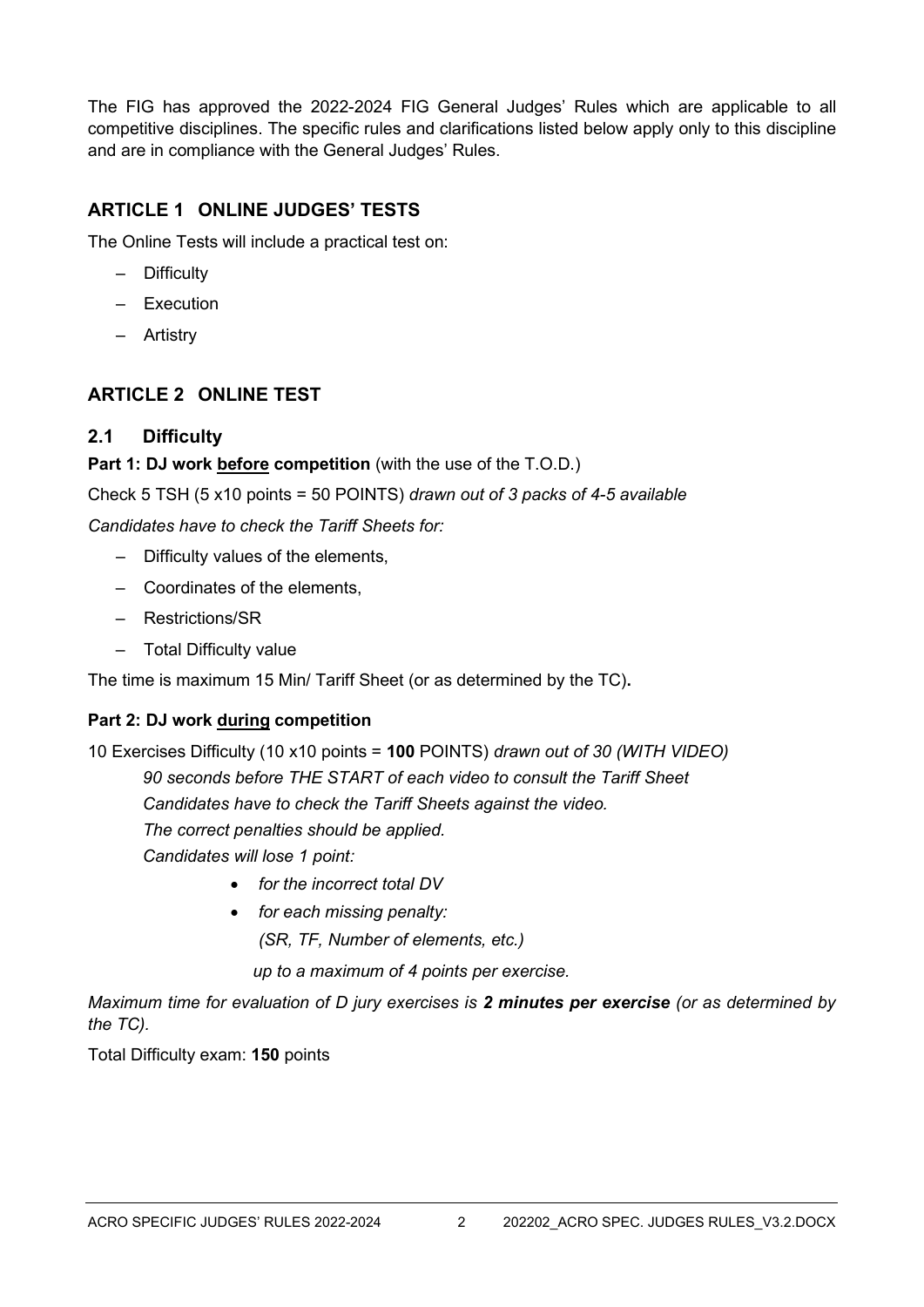## **2.2 Artistry**

10 Exercises for Artistry (10 X 10 points 2 points each criteria) *drawn out of 30 exercises.*

*Final score is based on deviation from the expert tolerance on each exercise*

Maximum time for evaluation of A jury is **60 seconds**/per exercise.

Maximum: **100** points

## **2.3 Execution**

15 Exercises Execution (15 X 10 points) *drawn out of 30*

*Final score is based on deviation from the expert tolerance on each exercise*

Maximum time for evaluation of E jury is **60 seconds**/per exercise.

Maximum: **150** points

A spreadsheet (provisional) has been produced to work out the scores based on the deviation from the expert tolerance on each exercise.

|    |              | <b>EXAMPLE</b>  | <b>Points awarded</b> |     |                |      |     |     |                      |                |     |     |                       |     |     |     |     |     |      |     |      |                |     |              |                                                                  |
|----|--------------|-----------------|-----------------------|-----|----------------|------|-----|-----|----------------------|----------------|-----|-----|-----------------------|-----|-----|-----|-----|-----|------|-----|------|----------------|-----|--------------|------------------------------------------------------------------|
|    |              |                 | $\bf{0}$              |     | $\overline{2}$ | 3    | 4   | 5   | 6                    | $\overline{7}$ | 8   | 9   |                       | 10  | 9   | 8   | 7   | 6   | 5    | 4   | 3    | $\overline{2}$ | 1   | $\mathbf{0}$ | Changing the scores in the                                       |
|    |              |                 |                       |     |                |      |     |     |                      |                |     |     |                       |     |     |     |     |     |      |     |      |                |     |              | <b>GREEN box will change the</b><br>values of the Points awarded |
|    | <b>MG/D</b>  | <b>E/test</b>   | 6,5                   | 6,6 | 6,7            | 6,8  | 6,9 | 7,0 | 7,1                  | 7,2            | 7,3 | 7,4 | 7,5                   | 7.8 | 7,9 | 8,0 | 8,1 | 8,2 | 8,3  | 8,4 | 8,5  | 8,6            | 8,7 | 8.8          | MAX TOLERANCE: 0.3                                               |
|    | <b>WG/B</b>  | E <sub>1</sub>  | 4,9                   | 5,0 | 5,1            | 5,2  | 5,3 | 5,4 | 5,5                  | 5,6            | 5,7 | 5,8 | 5,9                   | 6,2 | 6,3 | 6,4 | 6,5 | 6,6 | 6,7  | 6,8 | 6,9  | 7,0            | 7,1 | 7,2          |                                                                  |
|    | <b>MXP/B</b> | E <sub>2</sub>  | 7.7                   | 7,8 | 7,9            | 8,0  | 8,1 | 8,2 | 8,3                  | 8,4            | 8,5 | 8,6 | 8.7                   | 9.0 | 9,1 | 9,2 | 9,3 | 9,4 | 9,5  | 9,6 | 9,7  | 9,8            | 9,9 | 10,0         |                                                                  |
|    | MP/D         | E3              | 7.3                   | 7,4 | 7,5            | 7,6  | 7.7 | 7,8 | 7,9                  | 8,0            | 8,1 | 8,2 | 8,3                   | 8,6 | 8,7 | 8,8 | 8,9 | 9,0 | 9,1  | 9,2 | 9,3  | 9,4            | 9,5 | 9,6          |                                                                  |
|    | MP/B         | E4              | 5.6                   | 5,7 | 5,8            | 5,9  | 6,0 | 6,1 | 6,2                  | 6,3            | 6,4 | 6,5 | 6,6                   | 6,9 | 7,0 | 7,1 | 7,2 | 7,3 | 7,4  | 7,5 | 7,6  | 7,7            | 7.8 | 7,9          | Maximimum                                                        |
|    | WP/D         | E <sub>5</sub>  | 7,4                   | 7,5 | 7,6            | 7,7  | 7,8 | 7,9 | 8,0                  | 8,1            | 8,2 | 8,3 | 8,4                   | 8.7 | 8,8 | 8,9 | 9,0 | 9,1 | 9,2  | 9,3 | 9,4  | 9,5            | 9,6 | 9,7          | <b>Points awarded</b>                                            |
|    | MG/B         | E <sub>6</sub>  | 4.5                   | 4,6 | 4,7            | 4.8  | 4.9 | 5,0 | 5,1                  | 5,2            | 5,3 | 5,4 | 5,5                   | 5,8 | 5,9 | 6,0 | 6,1 | 6,2 | 6,3  | 6,4 | 6,5  | 6, 6           | 6,7 | 6,8          |                                                                  |
|    | WG/D         | E7              | 8.4                   | 8,5 | 8,6            | 8.7  | 8.8 | 8,9 | 9,0                  | 9,1            | 9,2 | 9,3 | 9,4                   | 9.5 | 9,6 | 9,7 | 9,8 | 9,9 | 10,0 |     |      |                |     |              | Passed                                                           |
|    | WP/B         | E <sub>8</sub>  | 8.2                   | 8,3 | 8,4            | 8,5  | 8,6 | 8,7 | 8,8                  | 8,9            | 9,0 | 9,1 | 9,2                   | 9,3 | 9,4 | 9,5 | 9,6 | 9,7 | 9,8  | 9,9 | 10,0 |                |     |              |                                                                  |
|    | <b>MXP/C</b> | E <sub>9</sub>  | 8.0 <sub>1</sub>      | 8,1 | 8,2            | 8,3  | 8,4 | 8,5 | 8,6                  | 8,7            | 8,8 | 8,9 | 9,0                   | 9,2 | 9,3 | 9,4 | 9,5 | 9,6 | 9,7  | 9,8 | 9,9  | 10,0           |     |              | Failed                                                           |
| 10 | <b>MG/C</b>  | E <sub>10</sub> | 6.3                   | 6,4 | 6,5            | 6, 6 | 6,7 | 6,8 | 6,9                  | 7,0            | 7,1 | 7,2 | 7,3                   | 7.6 | 7,7 | 7,8 | 7,9 | 8,0 | 8,1  | 8,2 | 8,3  | 8,4            | 8,5 | 8.6          |                                                                  |
|    |              |                 |                       |     |                |      |     |     |                      |                |     |     |                       |     |     |     |     |     |      |     |      |                |     |              |                                                                  |
|    |              |                 |                       |     |                |      |     |     |                      |                |     |     |                       |     |     |     |     |     |      |     |      |                |     |              |                                                                  |
|    |              |                 |                       |     |                |      |     |     |                      |                |     |     |                       |     |     |     |     |     |      |     |      |                |     |              |                                                                  |
|    |              |                 |                       |     |                |      |     |     |                      |                |     |     |                       |     |     |     |     |     |      |     |      |                |     |              |                                                                  |
|    |              |                 |                       |     |                |      |     |     | Enter low score here |                |     |     | Enter high score here |     |     |     |     |     |      |     |      |                |     |              |                                                                  |
|    |              |                 |                       |     |                |      |     |     |                      |                |     |     |                       |     |     |     |     |     |      |     |      |                |     |              |                                                                  |

|                      | <b>Difficulty</b> | E-score | A-score | Total |
|----------------------|-------------------|---------|---------|-------|
| <b>MAXIMUM</b> score | 150               | 150     | 100     | 400   |

| <b>DIFFICULTY</b>          | 150 | 37,5% |
|----------------------------|-----|-------|
| <b>Practical Execution</b> | 150 | 37,5% |
| <b>Practical Artistry</b>  | 100 | 25%   |

The final total score for all components of the test (once each component has been weighted as per the specific ACRO judging rules) will be the final score allocated to the candidate. However, Article 2.5 will apply in terms of the minimum standards to achieve or maintain a specific judging category.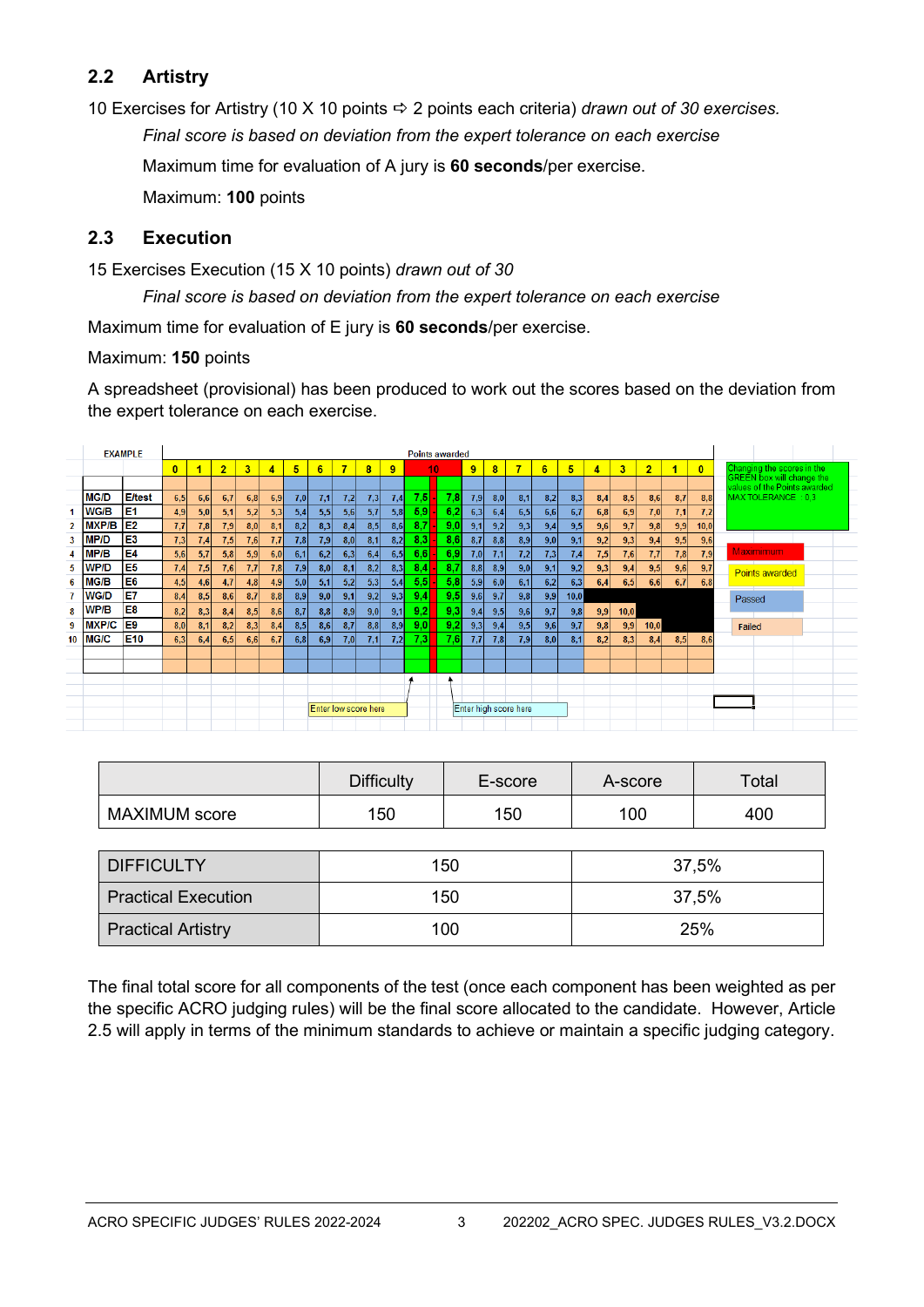### **2.4 Online Test Evaluation, Final Pass marks**

| Pass marks Online tests |        |     |  |  |  |  |  |
|-------------------------|--------|-----|--|--|--|--|--|
| D1+D2                   | 90/150 | 60% |  |  |  |  |  |
| <b>ARTISTIC</b>         | 59/100 | 59% |  |  |  |  |  |
| <b>EXECUTION</b>        | 90/150 | 60% |  |  |  |  |  |

## **ARTICLE 3 JUDGES' NOMINATION, SELECTION AND DRAW**

## **3.1 General Principle**

Each NF must present one Judge and may present a second judge Category 1, 2 or 3, in good standing. NFs who have one of their judges drawn as CJP, DJ may propose one or two additional judges of Category 1, 2 or 3.

*If a Federation presents 2 judges for competition, one may be nominated by their Federation to specialize, whenever possible, as an Execution Judge, the other as an Artistic Judge (identified BEFORE the competition), but all judges at FIG competitions must be prepared to officiate as both Execution and Artistry Judges*.

All judges will be given the opportunity to judge at least one phase of competition.

## **3.2 Judges' selection process for World Championships and The World Games**

| <b>Position</b> | <b>Number</b>                             | How to select                                                                                                                                    | <b>Observation</b>                                                                                                                       |
|-----------------|-------------------------------------------|--------------------------------------------------------------------------------------------------------------------------------------------------|------------------------------------------------------------------------------------------------------------------------------------------|
| <b>CJP</b>      | $2(1/$ panel)                             | Draw from Cat. 1 Judges                                                                                                                          | Draw during a TC Meeting or by<br>TC President in Lausanne minimum<br>6 months prior the WCH.                                            |
| <b>DIF</b>      | $4=2$ teams<br><b>OR</b><br>$6 = 3$ teams | Draw from Cat. 1 and 2 Judges, but<br>priority to Cat. 1 considering the best<br>results in the examination of Difficulty and<br>the experience. | Draw during a TC Meeting or by TC<br><b>President in Lausanne</b><br>minimum 6 months prior the WCH<br>Cannot be same nationality as CJP |

The Chairs of Judges' Panel and the Difficulty Judges are drawn by the ACRO TC President and FIG office six months prior to the competition by the judges' selection process.

They are selected, from the Category 1 Brevet Judges of good standing. A reserve substitute will be invited, if confirmation is not received by the target date from the Federation concerned. If a NF rejects the draw/nomination as CJP or D Judge, this judge may not be selected to another position for the same competition.

The Chairs of Judges' Panel (Cat.1) and the Difficulty Judges (Cat 1 and Cat 2) for **The World Games** are drawn by the TC President and FIG office, six months prior to the competition by the judges' selection process.

Federations not accepting the nomination will not be allowed to send a judge.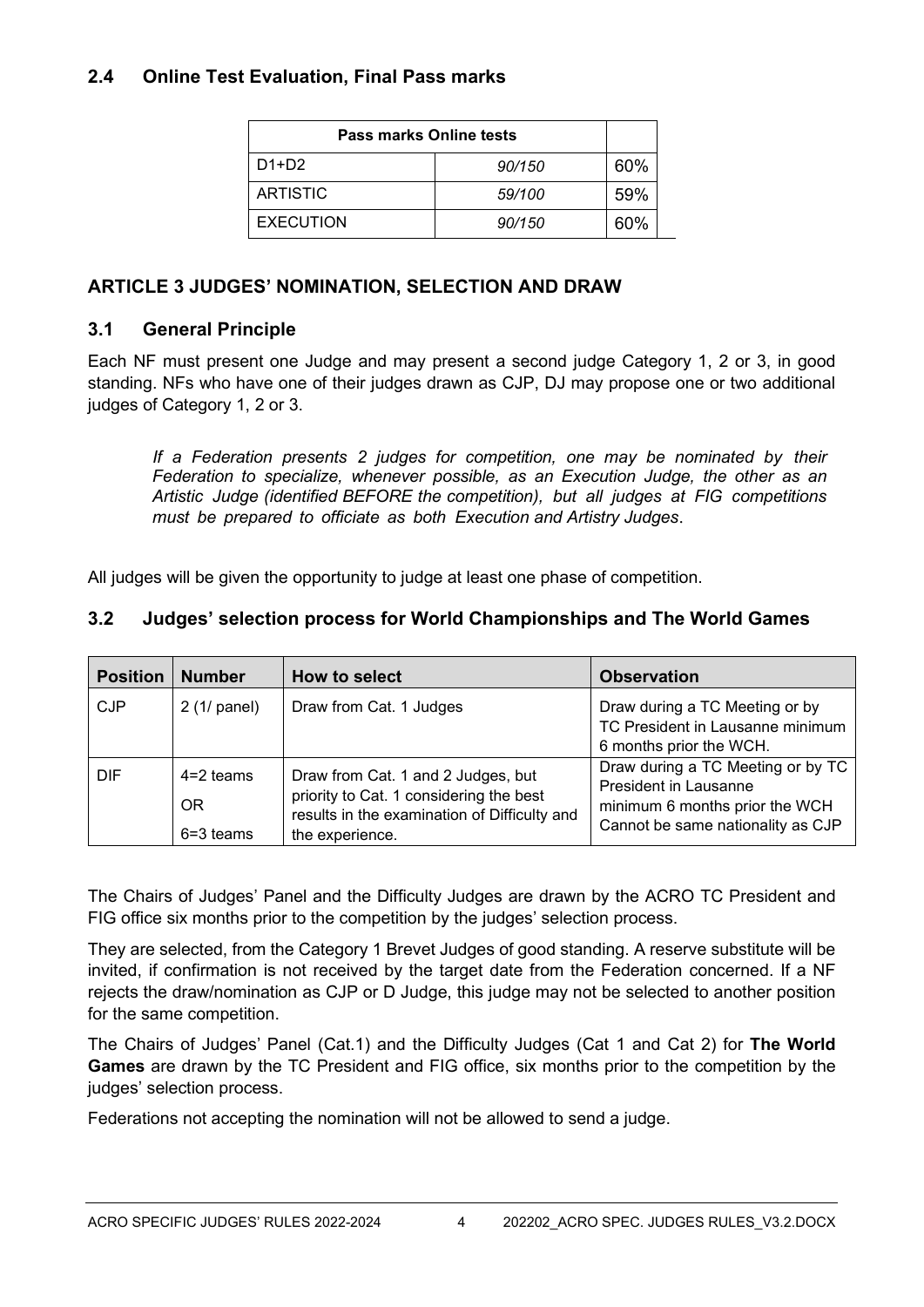## **3.3 Draw Procedure**

#### **Draw the 2 CJP from all Cat. 1 judges**

- They are assigned to Panel A and Panel B.
- Reserve CJP from a different NF as the ones in 1.1.

#### **Draw the D Judges**

(4 DJ + 2 reserves Or 6 DJ) from Cat 1 & 2 judges who passed the Online test.

The order of the draw is:

- a) Dif. 1 team A
- b) Dif. 1 team B
- c) Dif. 2 team A
- d) Dif. 2 team B
- e) Dif. Reserve 1
- f) Dif. Reserve 2

If a judge is drawn from the same country as the CJP, he/she will move directly to the other panel.

If that is not possible, another eligible judge will be drawn.

#### **Criteria during the current or the previous cycle:**

#### *For experience*

Participation as a CJP, a D judge or an E or A judge in a minimum of one World Championships or The World Games.

#### *Honesty and Integrity*

JEP evaluation: NO significant bias identified

NO warnings or sanctions received during the current or previous cycle

If a judge is nominated from same country as CJP, he/she will move direct to the other panel. If that is not possible, another eligible judge will be nominated.

Up to 6 DJs are drawn provisionally by the TC ACRO at least 6 months prior to the competition date and confirmed after the provisional closure date.

Judges for Execution and Artistic Panels will be drawn in the period just prior to competition. Included in the draw will be all judges not officiating as Difficulty Judges in the particular event.

In the event of illness, lateness or sanction of a judge, a reserve judge will be assigned as a replacement. This will not invalidate the replacement judge from officiating in his/her own drawn places. It is at the discretion of the Superior Jury, after taking into account the reason for earlier disqualification, to allow the replaced judge to return to officiating later in the competition.

## **ARTICLE 5 MISCELLANEOUS**

Refer to the 2022-2024 FIG General Judges' Rules for more information.